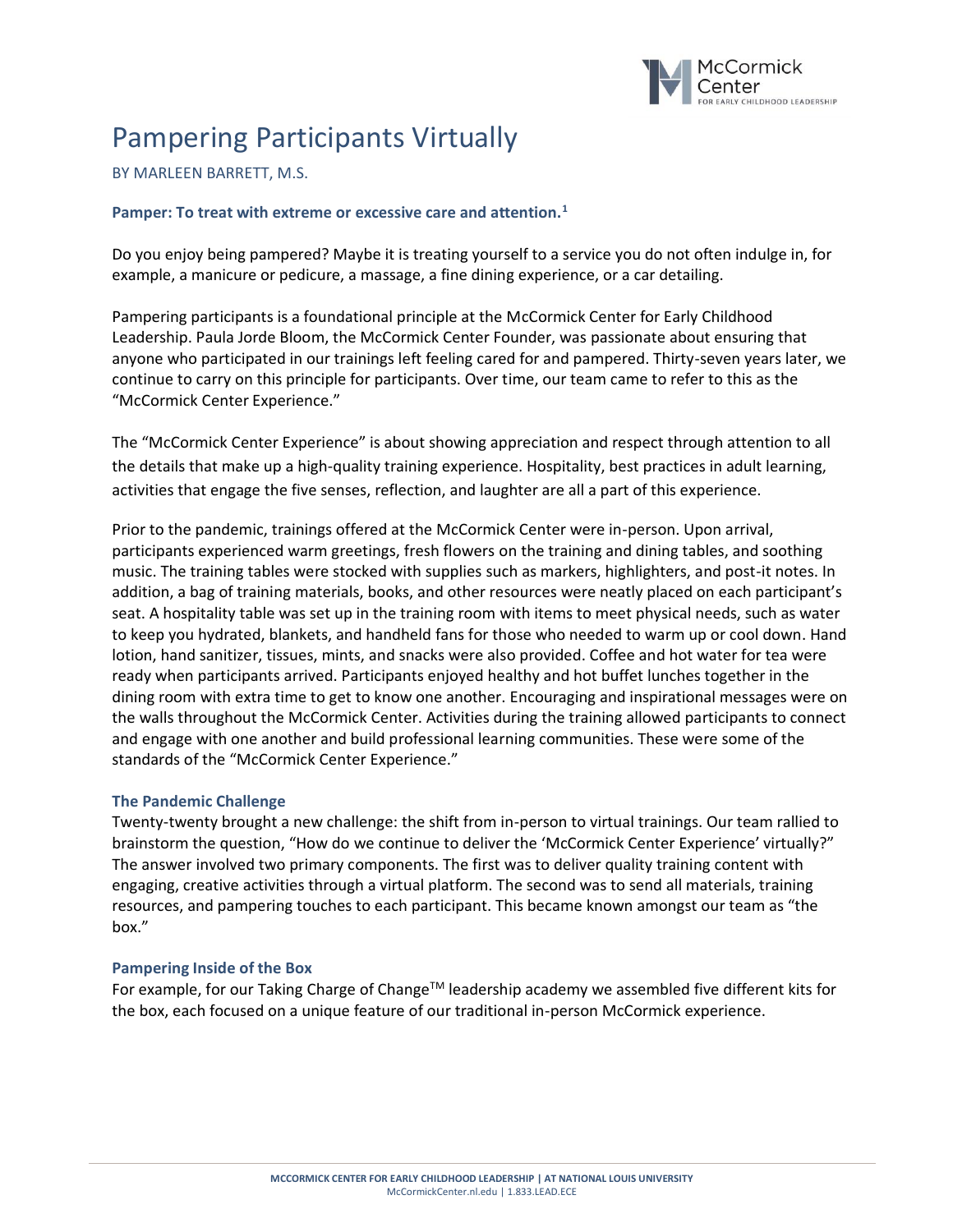- **Hospitality Kit.** An inspirational message, package of tissues, mints, hand sanitizer, instant coffee packets, and creamers.
- Break Time Kit. Salty and sweet treats to have on hand during virtual training days.
- **Training Supplies Kit**. Fidget toys, post-it notes, pencil, pen, whiteboard paddle, eraser, and markers.
- **Content Kit.** Binder, books, and journal.
- **Resources Kit**. Each training session had an envelope with activity tools (e.g., special handouts, supplies) to be used during the specific training of that topic.

In most cases, the kits were clear, plastic bags or large envelopes filled with materials. Colorful labels were placed on each kit. We labeled each resource kit with the session topic and date it was to be opened. The sealed box arrived with the friendly message label of *Do Not Open Until Instructed,* as we wanted to build suspense, excitement, and surprise.



The box and kits from our *Taking Charge of Change™* Leadership Academy:





# **Pampering Outside of the Box**

The pampering did not end once we shipped the boxes. We also mailed occasional cards or inspirational messages to those we were coaching throughout our leadership academies. In addition, we connected one-on-one to participants via Zoom for coaching sessions and touched base via emails.

# **Results**

Participants loved the way we created an element of surprise. Anticipation built, as participants received their boxes weeks before the trainings but were cautioned not to open them until the appointed time. The "wow!" factor was accomplished when we held a group "opening of the boxes" during the virtual training. A screenshot photo was taken of participants holding up their favorite item from the box. They